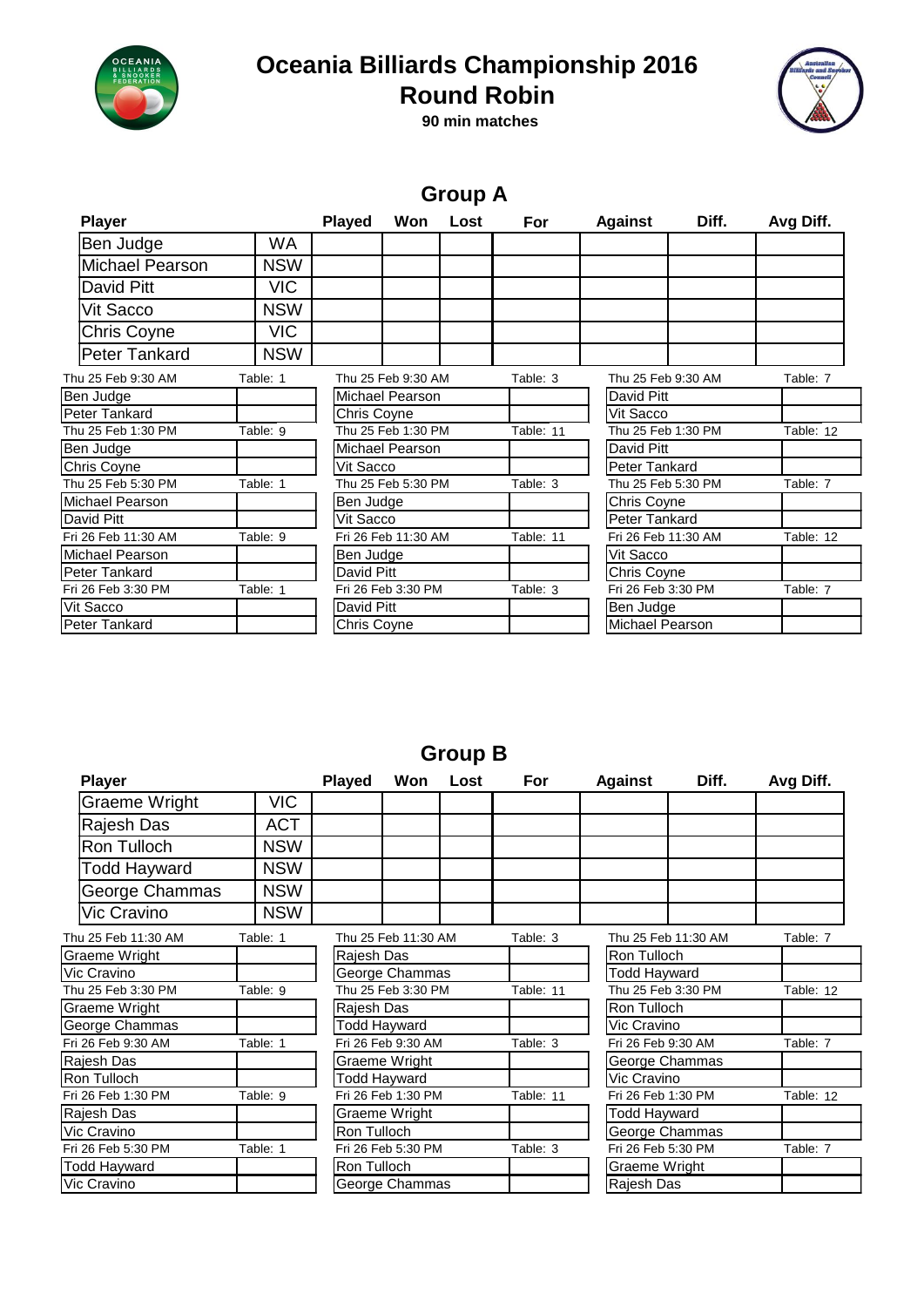

## **Oceania Billiards Championship 2016**



**90 min matches Round Robin**

|                      |            |               |                      | <b>Group C</b> |           |                      |       |           |
|----------------------|------------|---------------|----------------------|----------------|-----------|----------------------|-------|-----------|
| <b>Player</b>        |            | <b>Played</b> | Won                  | Lost           | For       | <b>Against</b>       | Diff. | Avg Diff. |
| Neil Maclachlan      | <b>VIC</b> |               |                      |                |           |                      |       |           |
| Hassan Kerde         | <b>NSW</b> |               |                      |                |           |                      |       |           |
| <b>Shannon Dixon</b> | <b>NSW</b> |               |                      |                |           |                      |       |           |
| <b>Grant Meadley</b> | <b>NSW</b> |               |                      |                |           |                      |       |           |
| Graeme McNeil        | <b>VIC</b> |               |                      |                |           |                      |       |           |
| David Bates          | <b>TAS</b> |               |                      |                |           |                      |       |           |
| Thu 25 Feb 9:30 AM   | Table: 9   |               | Thu 25 Feb 9:30 AM   |                | Table: 11 | Thu 25 Feb 9:30 AM   |       | Table: 12 |
| Neil Maclachlan      |            | Hassan Kerde  |                      |                |           | Shannon Dixon        |       |           |
| David Bates          |            |               | Graeme McNeil        |                |           | <b>Grant Meadley</b> |       |           |
| Thu 25 Feb 1:30 PM   | Table: 1   |               | Thu 25 Feb 1:30 PM   |                | Table: 3  | Thu 25 Feb 1:30 PM   |       | Table: 7  |
| Neil Maclachlan      |            | Hassan Kerde  |                      |                |           | Shannon Dixon        |       |           |
| Graeme McNeil        |            |               | Grant Meadley        |                |           | David Bates          |       |           |
| Thu 25 Feb 5:30 PM   | Table: 9   |               | Thu 25 Feb 5:30 PM   |                | Table: 11 | Thu 25 Feb 5:30 PM   |       | Table: 12 |
| Hassan Kerde         |            |               | Neil Maclachlan      |                |           | Graeme McNeil        |       |           |
| Shannon Dixon        |            |               | <b>Grant Meadley</b> |                |           | David Bates          |       |           |
| Fri 26 Feb 11:30 AM  | Table: 1   |               | Fri 26 Feb 11:30 AM  |                | Table: 3  | Fri 26 Feb 11:30 AM  |       | Table: 7  |
| Hassan Kerde         |            |               | Neil Maclachlan      |                |           | <b>Grant Meadley</b> |       |           |
| David Bates          |            |               | Shannon Dixon        |                |           | Graeme McNeil        |       |           |
| Fri 26 Feb 3:30 PM   | Table: 9   |               | Fri 26 Feb 3:30 PM   |                | Table: 11 | Fri 26 Feb 3:30 PM   |       | Table: 12 |
| <b>Grant Meadley</b> |            |               | Shannon Dixon        |                |           | Neil Maclachlan      |       |           |
| David Bates          |            |               | Graeme McNeil        |                |           | Hassan Kerde         |       |           |

#### **Group D**

| <b>Player</b>         |            | <b>Played</b>      | Won                   | Lost | For       | <b>Against</b>        | Diff.               | Avg Diff. |
|-----------------------|------------|--------------------|-----------------------|------|-----------|-----------------------|---------------------|-----------|
| Alex Kay              | <b>VIC</b> |                    |                       |      |           |                       |                     |           |
| Danny Senko           | <b>NSW</b> |                    |                       |      |           |                       |                     |           |
| Ryan Thomerson        | <b>VIC</b> |                    |                       |      |           |                       |                     |           |
| Graeme Barrett        | <b>NSW</b> |                    |                       |      |           |                       |                     |           |
| Jason Colebrook       | <b>VIC</b> |                    |                       |      |           |                       |                     |           |
| Joe Minici            | <b>NSW</b> |                    |                       |      |           |                       |                     |           |
| Thu 25 Feb 11:30 AM   | Table: 9   |                    | Thu 25 Feb 11:30 AM   |      | Table: 11 |                       | Thu 25 Feb 11:30 AM | Table: 12 |
| Alex Kay              |            | Danny Senko        |                       |      |           | <b>Ryan Thomerson</b> |                     |           |
| Joe Minici            |            |                    | Jason Colebrook       |      |           | <b>Graeme Barrett</b> |                     |           |
| Thu 25 Feb 3:30 PM    | Table: 1   | Thu 25 Feb 3:30 PM |                       |      | Table: 3  |                       | Thu 25 Feb 3:30 PM  |           |
| Alex Kay              |            |                    | Danny Senko           |      |           | Ryan Thomerson        |                     |           |
| Jason Colebrook       |            |                    | <b>Graeme Barrett</b> |      |           | Joe Minici            |                     |           |
| Fri 26 Feb 9:30 AM    | Table: 9   |                    | Fri 26 Feb 9:30 AM    |      | Table: 11 | Fri 26 Feb 9:30 AM    |                     | Table: 12 |
| Danny Senko           |            |                    | Alex Kay              |      |           | Jason Colebrook       |                     |           |
| Ryan Thomerson        |            |                    | <b>Graeme Barrett</b> |      |           | Joe Minici            |                     |           |
| Fri 26 Feb 1:30 PM    | Table: 1   |                    | Fri 26 Feb 1:30 PM    |      |           | Fri 26 Feb 1:30 PM    | Table: 7            |           |
| Danny Senko           |            |                    | Alex Kay              |      |           | <b>Graeme Barrett</b> |                     |           |
| Joe Minici            |            |                    | Ryan Thomerson        |      |           | Jason Colebrook       |                     |           |
| Fri 26 Feb 5:30 PM    | Table: 9   |                    | Fri 26 Feb 5:30 PM    |      | Table: 11 |                       | Fri 26 Feb 5:30 PM  |           |
| <b>Graeme Barrett</b> |            |                    | Ryan Thomerson        |      |           | Alex Kay              |                     |           |
| Joe Minici            |            |                    | Jason Colebrook       |      |           | Danny Senko           |                     |           |